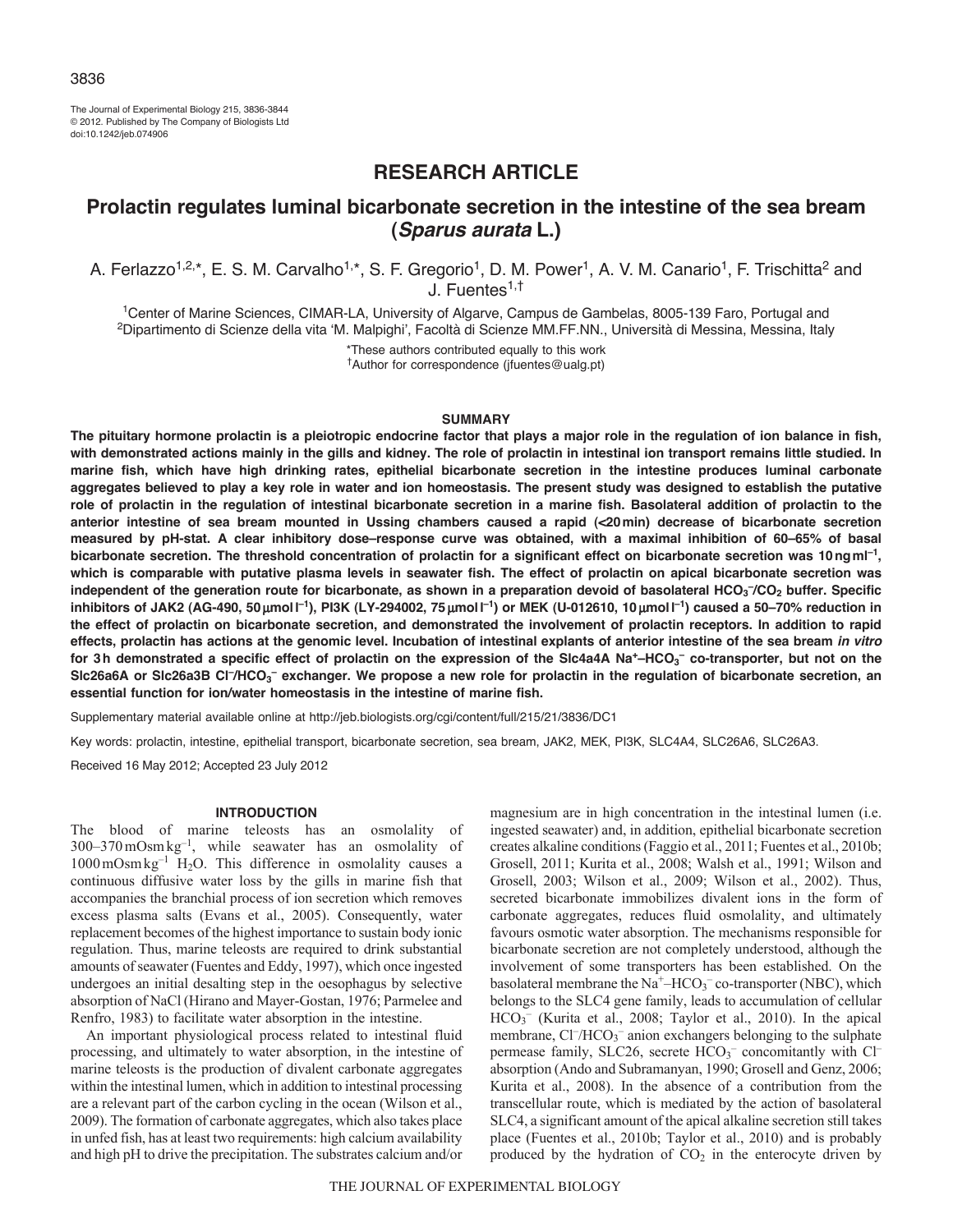carbonic anhydrase (Grosell et al., 2007). Bicarbonate transporters required for apical secretion are mostly non-electrogenic and rely on the electrogenic action of basolateral  $Na^+/K^+$ -ATPase (Grosell and Genz, 2006). The Na<sup>+</sup>/K<sup>+</sup>-ATPase extrudes  $3$ Na<sup>+</sup> in exchange for  $2K^+$  and establishes a strong cytosolic negative potential and low intracellular concentration of Na<sup>+</sup> (Skou, 1990; Skou and Esmann, 1992).

Bicarbonate secretion for luminal aggregate formation is specific to marine fish (Grosell, 2011) and does not occur in freshwater fish. In addition,  $Na^{+}/K^{+}$ -ATPase activity and gene expression are higher in the intestine of seawater fish than in freshwater fish (Cutler et al., 2000; Fuentes et al., 1997; Jensen et al., 1998; Seidelin and Madsen, 1999).

The pituitary hormone prolactin is a pleiotropic endocrine factor involved in the regulation of water and electrolyte balance in most classes of vertebrates, including teleost fish (Bole-Feysot et al., 1998). The importance of this hormone in fish osmoregulation was first demonstrated in 1950s by studies on the euryhaline teleost *Fundulus heteroclitus* (Pickford and Phillips, 1959) and the osmoregulatory actions of prolactin in fish have been extensively reviewed (e.g. Manzon, 2002). The studies showed that fish were unable to survive in fresh water if subjected to hypophysectomy, while replacement therapy with prolactin allowed survival by limiting haemodilution. The target for prolactin action was later identified as the  $Na^+/K^+$ -ATPase (Pickford et al., 1970). The regulatory action of prolactin on gill  $Na^+/K^+$ -ATPase has since been established in a series of freshwater and euryhaline species such as *Salmo salar* (Tipsmark and Madsen, 2009), *Salmo trutta* (Seidelin and Madsen, 1999), *Oreochomis mossambicus* (Tipsmark et al., 2011), *Dicentrarchus labrax* (Varsamos et al., 2006) and *Sparus aurata* (Mancera et al., 2002).

We have recently demonstrated that intestinal bicarbonate secretion in marine fish is an endocrine-regulated process (Fuentes et al., 2010b) with inhibitory actions of the parathyroid hormonerelated protein (PTHrP) and stimulatory action of stanniocalcin (STC). Prolactin receptors have been identified in the sea bream and the intestine is amongst the tissues with the highest expression of the receptor (Santos et al., 2001), even in seawater fish, making it a likely target for prolactin. Taking into consideration the likely importance of  $Na^+/K^+$ -ATPase for the electrogenic potential required for bicarbonate secretion, together with the established regulatory action of prolactin in gill  $Na^+/K^+$ -ATPase, we hypothesized that prolactin is involved in the regulation of bicarbonate secretion in marine fish intestine. The present study was designed to test this hypothesis using an *in vitro* model, the intestinal epithelium of the sea bream (*S. aurata*).

### **MATERIALS AND METHODS Peptides and chemicals**

Ovine prolactin (NIADDK-oPRL-21) was obtained from the National Institutes of Health (Bethesda, MD, USA) and has previously been shown to be bioactive in the sea bream (Mancera et al., 2002). All chemicals were of the highest grade and were obtained from Sigma-Aldrich (Madrid, Spain) unless stated otherwise.

#### **Animals**

Sea bream juveniles (*S. aurata*) were obtained from commercial sources (CUPIMAR SA, Cadiz, Spain) and stocked at the Ramalhete Experimental Marine Station (CCMAR, University of Algarve). Fish were held in 1000l seawater tanks (density <5kg fish/tank), with flowing seawater (salinity 36p.p.t., temperature 18–24°C), under natural photoperiod and were fed once a day (10:00h) with 2% body mass commercial dry pellets (Provimi, Alverca, Portugal). All fish were fasted for 48h before experimental manipulations. For tissue collection, fish (200–300g body mass) were anaesthetized with 2 phenoxyethanol  $(1 \text{ ml})^{-1}$  water, Sigma-Aldrich) and killed by decapitation.

All animal manipulations were carried out in compliance with the Guidelines of the European Union Council (86/609/EU) and Portuguese legislation for the use of laboratory animals. All animal protocols were performed under licence of Group-1 from the Direcção-Geral de Veterinária, Ministerio da Agricultura, do Dessevolvimento Rural e das Pescas (Portugal).

# **Intestinal bicarbonate secretion**

A section of anterior intestine (3–5cm caudal from the pyloric caeca) was dissected out and washed in chilled saline. The intestinal portions were defatted, cleaned with fresh saline, and opened longitudinally to produce a flat sheet that was then mounted on a tissue holder (P2413,  $0.71 \text{ cm}^2$ , Physiological Instruments, San Diego, CA, USA) and positioned between two half-chambers (P2400 Ussing chamber, Physiological Instruments) containing 1.5ml of physiological saline. Basolateral and apical saline were prepared as previously described (Fuentes et al., 2006; Fuentes et al., 2010b) to simulate *in vivo*-like conditions and had the following composition: basolateral saline:  $160 \text{ mmol } l^{-1}$  NaCl,  $1 \text{ mmol } l^{-1}$  $MgSO_4$ , 2 mmol l<sup>-1</sup> NaH<sub>2</sub>PO<sub>4</sub>, 1.5 mmol l<sup>-1</sup> CaCl<sub>2</sub>, 5 mmol l<sup>-1</sup> NaHCO<sub>3</sub>, 3 mmol<sup>1-1</sup> KCl, 5.5 mmol<sup>1-1</sup> glucose, 5 mmol<sup>1-1</sup> Hepes, pH7.800, gassed with  $0.3\%$  CO<sub>2</sub> + 99.7% O<sub>2</sub>; apical saline:  $88$  mmol  $1^{-1}$  NaCl, 9.5 mmol  $1^{-1}$  MgCl<sub>2</sub>, 3 mmol  $1^{-1}$  KCl, 7.5 mmol  $1^{-1}$ CaCl<sub>2</sub>, 126.5 mmol<sup>1-1</sup> MgSO<sub>4</sub> and 1 mmol<sup>1-1</sup> Na<sub>2</sub>HPO<sub>4</sub>, gassed with 100% O2. The pH of apical saline was maintained constant at 7.800 by pH-stat. For experiments in which  $NaHCO<sub>3</sub>$  was omitted from the basolateral saline it was replaced by Hepes-Na in an equivalent concentration  $(160 \text{mmol}^{-1} \text{ NaCl}, 1 \text{mmol}^{-1} \text{ MgSO}_4, 2 \text{mmol}^{-1})$  $NaH_2PO_4$ , 1.5 mmol  $l^{-1}$  CaCl<sub>2</sub>, 5 mmol  $l^{-1}$  Hepes-Na, 3 mmol  $l^{-1}$ KCl, 5.5 mmol<sup>1-1</sup> glucose and 5 mmol<sup>1-1</sup> Hepes, pH7.800) and continuously mixed and oxygenated by gently gassing with 100% O2. The temperature was maintained at 21–22°C throughout the experiments.

All bioelectrical variables were monitored by means of Ag/AgCl electrodes (with tip asymmetry <1mV) connected to either side of the Ussing chamber with  $3$  mm-bore agar bridges  $(1 \text{ mol})^{-1}$  KCl in 3% agar). Voltage (mV) was monitored by clamping the epithelia to  $0 \mu A \text{ cm}^{-2}$  (VCC600 Physiologic Instruments). Epithelial resistance (tissue resistance,  $R_t$ ,  $\Omega$  cm<sup>2</sup>) or tissue conductance ( $G_t$ ,  $\rm mS \, cm^{-2}$ ) were manually calculated by Ohm's law using the voltage deflection induced by a  $10\mu A$  pulse of 3s every minute. Bioelectrical parameters for each tissue were recorded after the tissue achieved a steady state, usually between 30 and 40min of mounting in chambers. To allow pulsing for  $R_t$  calculations during the titration, the VCC600 was grounded to the pH-stat assembly.

Bicarbonate secretion was measured by means of a pH-stat assembly consisting of an ABU80 microburette, a TT80 titration controller and a PHM84 meter (Radiometer, Copenhagen, Denmark) attached to a mini pH electrode (Hanna Instruments, Smithfield, RI, USA). Luminal saline was kept at a constant pH of 7.800 throughout the experiment by addition of acid titrant  $(2.5 \text{ mmol1}^{-1} \text{ HCl})$ . Bicarbonate secretion (nmol  $h^{-1}$  cm<sup>-2</sup>) was calculated from the volume of titrant added, the concentration of the titrant and surface area  $(cm<sup>2</sup>)$ .

Experiments were only performed with a tissue sample if the voltage and bicarbonate secretion were stable over 1h. Once a steady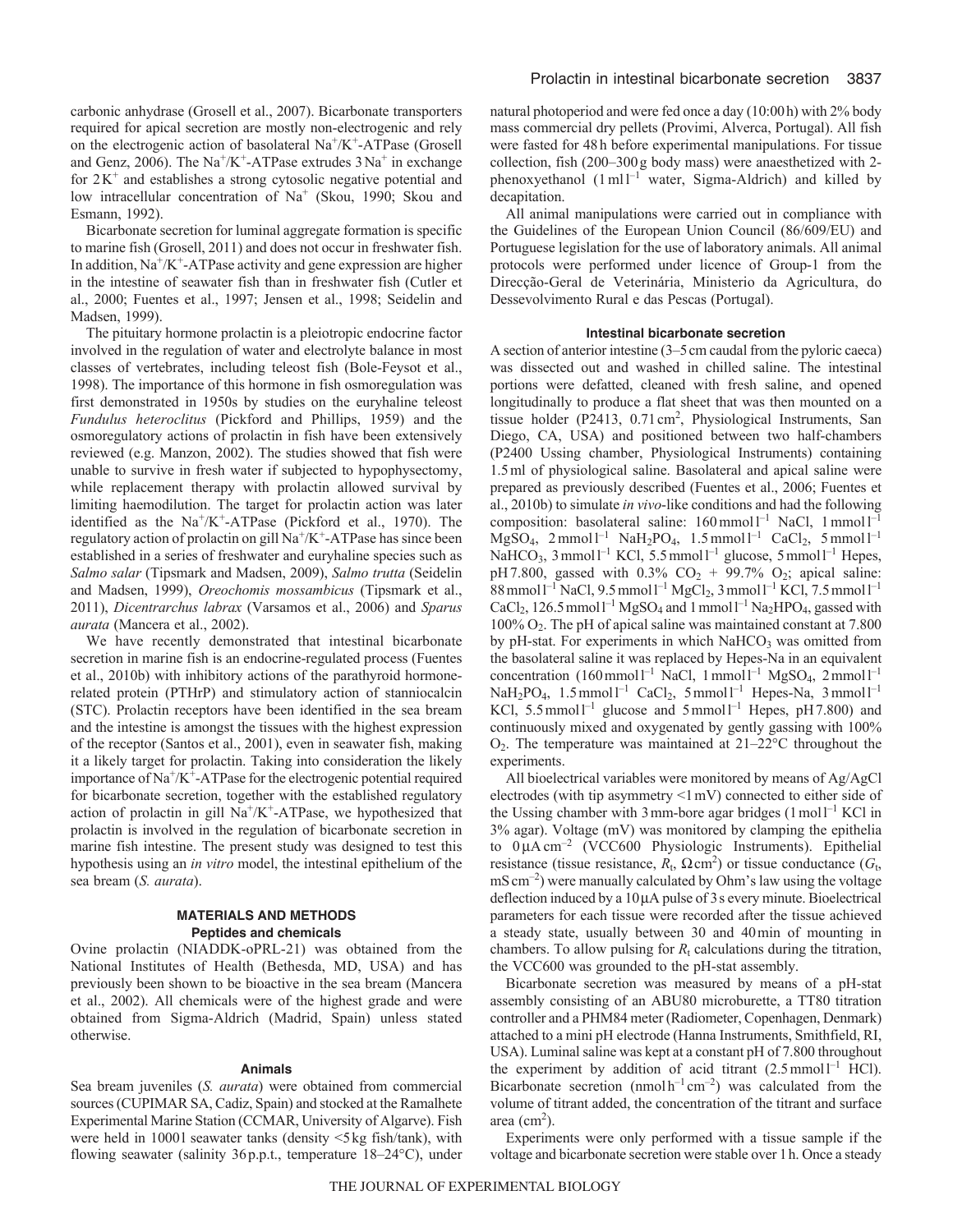state was achieved, bicarbonate secretion was monitored for 30min to serve as the control. Hormones or pharmacological compounds were added to the Ussing chambers and the tissue response monitored over 1h.

## **Short-circuit current measurement**

The anterior intestine was collected, isolated and mounted as previously described (Fuentes et al., 2010b) on a tissue holder (P2413, 0.71 cm<sup>2</sup>, Physiological Instruments). The tissue was positioned between two half-chambers (P2400 Ussing chamber, Physiological Instruments) containing 2ml of the serosal physiological saline (160 mmol l<sup>-1</sup> NaCl, 1 mmol l<sup>-1</sup> MgSO<sub>4</sub>,  $2 \text{ mmol } 1^{-1}$  NaH<sub>2</sub>PO<sub>4</sub>, 1.5 mmol  $1^{-1}$  CaCl<sub>2</sub>, 5 mmol  $1^{-1}$  NaHCO<sub>3</sub>,  $3 \text{ mmol } l^{-1}$  KCl,  $5.5 \text{ mmol } l^{-1}$  glucose and  $5 \text{ mmol } l^{-1}$  Hepes, pH7.800). During the experiments the tissue was gassed with 0.3%  $CO<sub>2</sub> + 99.7% O<sub>2</sub>$  and the temperature was maintained at 21–22°C. All bioelectrical variables were monitored by means of Ag/AgCl electrodes (with tip asymmetry <1mV) connected to either side of the Ussing chamber with  $3 \text{ mm}$  bore agar bridges  $(1 \text{ mol})^{-1}$  KCl in 3% agar). Short-circuit current  $(I_{sc}, \mu A \text{ cm}^{-2})$  was monitored by clamping of epithelia to 0mV. Voltage clamping and current injections were performed by means of a DVC-1000 voltage clamp amplifier (WPI, Sarasota, FL, USA) or a VCC MC2 voltage/current clamp (Physiologic Instruments). Bioelectrical parameters for each tissue were recorded after the tissue achieved a steady state, usually between 30 and 40min after mounting in the chambers; prolactin  $(1000 \text{ ng m}^{-1})$  was added to the basolateral side and  $I_{\text{sc}}$  was monitored for the next 40min.

### **Identification of prolactin intracellular signalling pathways**

The anterior intestine of sea bream was mounted on a tissue holder (P2413, 0.71 cm<sup>2</sup> , Physiological Instruments) and positioned between two half-chambers (P2400 Ussing chamber, Physiological Instruments) with 1.5ml of basolateral saline and 1.5ml of apical saline. The temperature was maintained at 21–22°C. After an initial control period of 30min, inhibitor was added to the basolateral side of the Ussing chamber for 40min. The Janus kinase-2 (JAK2) inhibitor AG490 (tyrphostin, Sigma) was used at a concentration 50 µmol  $l^{-1}$ , mitogen-activated protein kinase/extracellular signalregulated kinase (MEK) inhibitor U0126 (Sigma) at concentration  $10 \mu$ mol  $l^{-1}$  and the phosphoinositide 3-kinase (PI3K) inhibitor LY-294002 at a concentration  $75 \mu$ moll<sup>-1</sup>. After pre-incubation of the tissue with inhibitors, prolactin  $(1000 \text{ ng} \text{ ml}^{-1})$  was added to the basolateral side and the secretion of bicarbonate was monitored for an additional 40min period.

#### **Quantification of transporter gene expression**

To establish the effects of prolactin on selected  $HCO<sub>3</sub><sup>-</sup>$  transporter expression, 3h *ex vivo* cultures were used. The expression of the basolateral  $Na^+$ –HCO<sub>3</sub><sup>-</sup> co-transporter (Slc4a4) and the apical Cl<sup>-</sup>/HCO<sub>3</sub><sup>-</sup> exchangers Slc26a6 and the Slc26a3 was analysed in response to different levels of prolactin in the culture medium (0, 1, 10, 100 and  $1000 \text{ ng} \text{ ml}^{-1}$ ). Fish were captured and decapitated as above, the abdominal cavity was exposed and the intestinal tract collected into oxygenated saline:  $160 \text{ mmol}1^{-1}$  NaCl,  $1 \text{ mmol}1^{-1}$  $MgSO_4$ , 2 mmol l<sup>-1</sup> NaH<sub>2</sub>PO<sub>4</sub>, 1.5 mmol l<sup>-1</sup> CaCl<sub>2</sub>, 5 mmol l<sup>-1</sup> NaHCO<sub>3</sub>, 3 mmol<sup>1-1</sup> KCl, 5.5 mmol<sup>1-1</sup> glucose, 5 mmol<sup>1-1</sup> Hepes and  $10 \mu I \text{m}^{-1}$  antibiotics (penicillin  $10.000 \text{ IU} \text{m}^{-1}$  + streptomycin 10.000μg ml<sup>-1</sup>, Sigma-Aldrich; pH 7.800; gassed with  $0.\overline{3}\%$  CO<sub>2</sub> + 99.7%  $O_2$ ). The anterior region of the sea bream intestine samples was flushed out with saline, cut open and flattened. Ten longitudinal sections of a similar size (20–30 mg) from the anterior intestine of the same individual were collected. Tissue explants (in duplicate) were transferred to individual wells of a sterile 24-well plate, suspended in 2ml saline in an incubation chamber with a controlled atmosphere (0.3%  $CO<sub>2</sub> + 99.7% O<sub>2</sub>$ ). Samples from the same fish were exposed to different concentrations of prolactin (0, 1, 10, 100 and  $1000 \text{ ng m}^{-1}$ ) and incubated for 3 h. After incubation, samples were placed in RNA later (Sigma-Aldrich) and stored for 1week at 4°C until use.

Total RNA was extracted with E.Z.N.A. total RNA isolation kit I (Omega Bio-Tek, Norcross, GA, USA) following the manufacturer's instructions, and the quantity and quality assessed (Nanodrop 1000, Thermo Scientific, Barrington, IL, USA). Prior to cDNA synthesis, RNA was treated with DNase using a DNA-free kit (Ambion, Life Technologies, Paisley, UK) following the supplier's instructions. Reverse transcription of RNA into cDNA was carried out using RevertAid first strand cDNA synthesis kit (Fermentas, Thermo Scientific) following the manufacturer's instructions, with 500ng of total RNA in a final reaction volume of  $20$  µl.

For primer design, ion transporter sequences from sea bream were identified in the EST collection database in the National Center of Biotechnology (NCBI, http://blast.ncbi.nlm.nih.gov/) using BLASTn queries of known fish sequences. Identity confirmation of sea bream transporter sequences isolated was achieved after tBLASTx (Altschul et al., 1997) analysis and maximum parsimony (MP) phylogenetic analysis. The MP tree with sea bream clustering was obtained using the 'Close-Neighbor-Interchange' algorithm in MEGA5 (Tamura et al., 2011) with alignments generated by CLUSTALW (see supplementary material FigsS1–S3 for details). Clustering of sea bream sequences into paralogue groups follows the notation described previously for the euryhaline pufferfish (Chang et al., 2012; Kurita et al., 2008). Specific primers were designed using Primer3 (http://frodo.wi.mit.edu/) running under the EBioX (http://www.ebioinformatics.org/) interface for Macintosh. Table1 shows primer sequences, amplicon sizes and NCBI accession numbers of the ion transporter sequences analysed.

Real-time qPCR amplifications were performed in duplicate with 75 ng cDNA,  $350$  nmol<sup>1-1</sup> of forward and reverse primers and the reporter dye SsoFast EvaGreen Supermix (BioRad, Hercules, CA, USA) using the iCycler iQ (BioRad). The amplification protocol

Table1. Primers for qPCR

| Sequence (5' to 3')           | Amplicon (bp) | Accession no. |  |
|-------------------------------|---------------|---------------|--|
| Forward ATCTCGGCTCTGAAGGGACT  |               |               |  |
| Reverse GAGCATTTCTGTCCCTGCTC  | 162           | AM973894      |  |
| Forward GCGGGACTGTTCAGCGGAGG  |               |               |  |
| Reverse TGCGAACACGCCTGAACGGCA | 176           | FM155691.1    |  |
| Forward ACCTTCATGCCACCGCAGGG  |               |               |  |
| Reverse CGCCGCCGCCGATAACTCTT  | 128           | FM157528.1    |  |
| Forward AACCAGACAAATCGCTCCAC  |               |               |  |
| Reverse CCTGCGGCTTAATTTGACTC  | 139           | AY993930      |  |
|                               |               |               |  |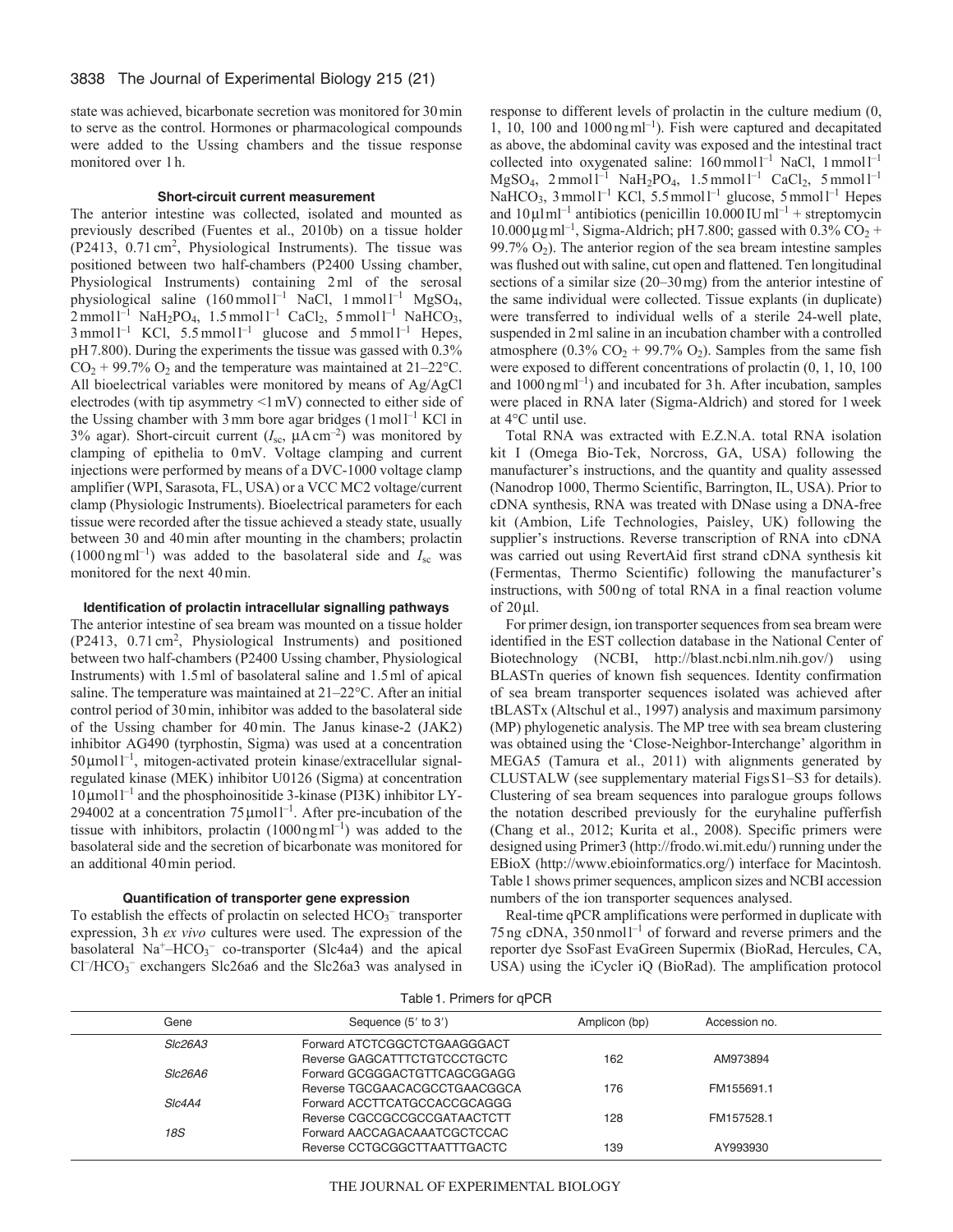was as follows: denaturing and enzyme activation step at 95°C for 2min, followed by 35 cycles of 95°C for 5s and 63°C for 10s. At the end of amplification, a temperature-dependent dissociation step was carried out at 95°C for 15s, 60°C for 15s, and 95°C for 15 s.

To estimate amplification efficiencies, a standard curve was generated for each primer pair from 10-fold serial dilutions (from 100 to  $1\times10^{-4}$  pg) of a pool of first-strand cDNA template from all samples. Standard curves represented the cycle threshold value as a function of the logarithm of the number of copies generated, and was defined arbitrarily as one copy for the most diluted standard. All calibration curves exhibited correlation coefficients >0.99, and the corresponding real-time PCR efficiencies were >99%. Normalization of expression for each target gene was performed using 18S ribosomal protein expression.

#### **Statistics**

Results are shown as means  $\pm$  s.e.m. unless otherwise stated. After assessment of normality and homogeneity of variances, differences between groups were established using Student's *t*-test, one-way analysis of variance (ANOVA) or repeated measures ANOVA (RM ANOVA) followed by the *post hoc* Bonferroni test. All statistical analyses were performed using GraphPad Prism version 5.00 for Macintosh (GraphPad Software, San Diego, CA, USA). Groups were considered significantly different at *P*<0.05, unless stated otherwise.

#### **RESULTS**

### **Effect of prolactin on bicarbonate secretion and** *I***sc**

The basolateral addition of prolactin  $(1000 \text{ ng } \text{m} \text{m}^{-1})$  to a preparation of the anterior intestine of sea bream resulted in a significant decrease (*P*<0.05, one-way RM ANOVA) of bicarbonate secretion within 20min and reached a minimum within 40min (Fig.1A). The effects of prolactin on bicarbonate secretion were achieved without modification of epithelial selectivity, as shown by unchanged values of  $R_t$  (Fig. 1B). Removal of prolactin from the basolateral saline and washing of the preparation with prolactin-free saline did not restore bicarbonate secretion to basal values, at least during the 1h of measurement (Fig. 1C). Basolateral addition of prolactin  $(1000 \text{ ng ml}^{-1})$  did not evoke changes in  $I_{\rm sc}$  (Fig. 2).

#### **Dose effect of prolactin on bicarbonate secretion**

To establish whether the effect of prolactin on bicarbonate secretion in the anterior intestine of sea bream followed a typical dose–response curve, increasing doses of prolactin were added to Ussing preparations of the anterior intestine at 45min intervals (Fig. 3). Prolactin applied between 1 and  $1000$  ng m $l^{-1}$  evoked a dosedependent reduction of bicarbonate secretion in the anterior intestine of sea bream (Fig.3). The lowest dose at which a statistically significant effect of prolactin on bicarbonate secretion was detected was  $10 \text{ ng m}^{-1}$  ( $P \le 0.05$ , one-way RM ANOVA) and higher doses induced a further decrease in intestinal bicarbonate secretion. For clarity, the data are also presented as dose–response inhibition of bicarbonate secretion by prolactin; maximal inhibitory effects reached 60–65% of basal bicarbonate secretion and were obtained with doses of prolactin between  $100$  and  $1000$ ngml<sup>-1</sup> (Fig. 3B).

# **Inhibition of basolateral Na+/K+-ATPase over-rides prolactin effects**

Fig. 4 compares the inhibitory effects of prolactin  $(1000 \text{ ng} \text{ ml}^{-1})$ , ouabain  $(1 \text{ mmol } 1^{-1})$  and a combination of both on bicarbonate secretion in the anterior intestine of sea bream. With the addition of basolateral prolactin alone to anterior intestine preparations of sea bream a plateau was reached from *ca*. 40min onwards and



Fig. 1. (A) Bicarbonate secretion as measured by pH-stat and (B) tissue resistance  $(R<sub>t</sub>)$  in the anterior intestine of sea bream in response to ovine prolactin (1000 ng  $ml^{-1}$ ) applied to the basolateral side in the Ussing chambers. (C)Effect of removal of prolactin from the basolateral saline and replacement with prolactin-free basolateral saline (wash) on bicarbonate secretion. Data are means ± s.e.m. (N=7). Asterisks represent significant differences from control periods [*P*<0.05, one-way repeated measures (RM) ANOVA].

showed stable inhibition of 50% bicarbonate secretion. Addition of  $1$  mmol<sup> $-1$ </sup> of the Na<sup>+</sup>/K<sup>+</sup>-ATPase inhibitor ouabain, alone or in combination with basolateral prolactin induced a continuous inhibition of intestinal bicarbonate secretion that reached *ca*. 70% at the end of the experimental period (60min) and was significantly greater than the effect of prolactin alone (*P*<0.05, one-way ANOVA; Fig.4).

# **Prolactin inhibitory effect on bicarbonate secretion is cellular and transcellular**

The response of bicarbonate secretion to basolateral prolactin was tested in the presence or absence of basolateral  $HCO<sub>3</sub><sup>-</sup>/CO<sub>2</sub>$ (Fig. 5A,B). In both cases the application of prolactin  $(1000 \text{ ng m}^{-1})$ had an inhibitory effect on bicarbonate secretion (*P*<0.05, Student's *t*-test) and the magnitude of inhibition was similar in the two experiments (66–68% in relation to basal secretion). However, the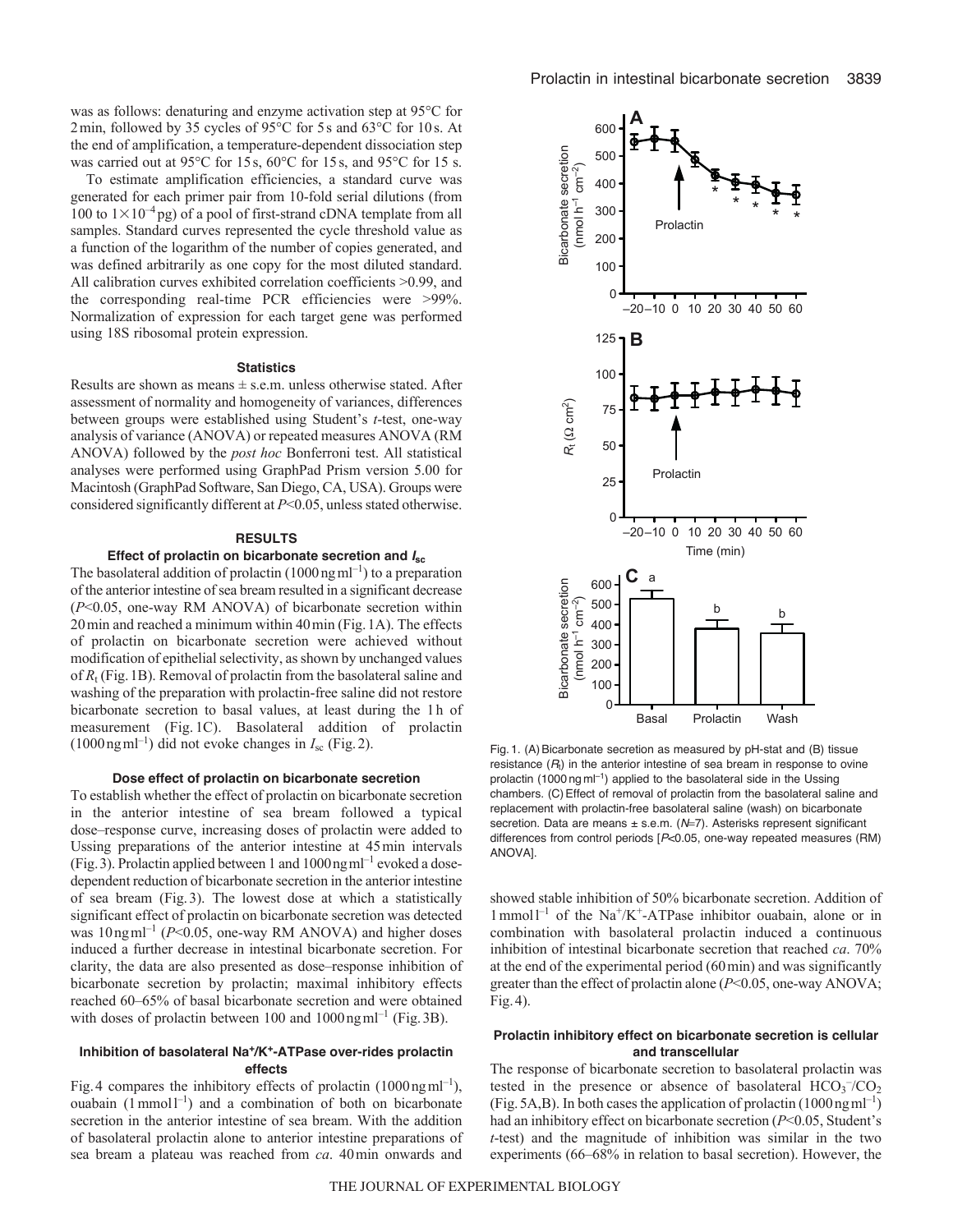

Fig. 2. Short-circuit current (*I<sub>sc</sub>*) in the anterior intestine of sea bream in response to ovine prolactin (1000 ng m $|^{-1}$ ) or ouabain (1 mmol  $|^{-1}$ ) applied to the basolateral side in the Ussing chambers. Data are means  $\pm$  s.e.m. (N=5). Asterisks represent significant differences from basal values (*P*<0.05, one-way RM ANOVA).

absolute effect of prolactin was significantly higher in the presence than in the absence of basolateral  $HCO<sub>3</sub><sup>-</sup>/CO<sub>2</sub>$  ( $P<0.05$ , Student's *t*-test; Fig.5C). The inhibitory effect of prolactin on bicarbonate secretion was proportional to the transcellular/endogenous generation of bicarbonate for apical secretion.

# **Prolactin effect on bicarbonate secretion is mediated by prolactin receptors**

Several inhibitors of intracellular signalling cascades were used to determine the specific intracellular signalling pathways modified when prolactin activates its receptor in the sea bream intestine to bring about its effect on bicarbonate secretion. In the presence of a JAK2 pathway inhibitor (AG490,  $50 \mu$ moll<sup>-1</sup>) the inhibitory effects of prolactin (1000 ng ml<sup>-1</sup>) on bicarbonate secretion were significantly reduced (by 60%; *P*<0.05, Student's *t*-test). Interestingly,  $75 \mu$ moll<sup>-1</sup> LY294002, a specific PI3K inhibitor and  $10 \mu$ mol $1^{-1}$  U0126, a specific MEK inhibitor, produced a similar significant reduction (*P*<0.05, Student's *t*-test) in the effect of prolactin on bicarbonate secretion in the anterior intestine of sea bream (Fig.6). These results indicate that JAK2, PI3K and MEK intracellular signalling mediate the effect of prolactin on bicarbonate secretion in the sea bream intestine.

# **Sea bream HCO3 – transporter clustering with fish paralogues**

MP phylogenetic analysis of sea bream translated sequences (supplementary material FigsS1–S3) shows that the sea bream Slc26a6 anion exchanger corresponds to piscine paralogue A; sea bream Slc26a3 corresponds to piscine paralogue B; and sea bream Slc4a4 corresponds to piscine paralogue A. The classification follows the notation described previously for the euryhaline pufferfish (Chang et al., 2012; Kurita et al., 2008).



Fig. 3. (A)Bicarbonate secretion as measured by pH-stat in the anterior intestine of sea bream in response to increasing concentrations of ovine prolactin (0, 1, 10, 100 and 1000 ng  $ml^{-1}$ ) applied to the basolateral side in the Ussing chambers. (B) Inhibitory effect of each dose relative to basal values (% inhibition). Data are means ± s.e.m. (N=4). Asterisks represent significant differences from basal values (*P*<0.05, one-way RM ANOVA).

**HCO3 – transporter gene expression in response to prolactin** Prolactin at  $10-1000$  ng ml<sup>-1</sup> caused a statistically significant reduction in *Slc4a4* gene expression compared with untreated anterior intestine (Fig.7A; *P*<0.05, one-way RM ANOVA). No significant effects were observed in the expression of apical *Slc26a3* and *Slc26a6* in response to prolactin (Fig.7B,C).

#### **DISCUSSION**

The present study establishes a role for prolactin in the regulation of bicarbonate secretion in the intestine of marine fish. The lines of evidence provided are as follows: bicarbonate secretion in the intestine of the sea bream is sensitive to physiological levels (ng) of prolactin, the effect of prolactin follows a typical dose–response curve and the effect of prolactin on bicarbonate secretion is reduced by blockade of prolactin intracellular signalling *via* JAK2, MEK or PI3K.

In the marine sea bream, prolactin receptor transcripts and protein are highly abundant in the intestine (Santos et al., 2001), indicating that this is a likely target for prolactin although its function at this site has never been described. In the present study, we report the inhibitory action of prolactin on intestinal bicarbonate secretion in the sea bream. The action is rapid, as measured by pH-stat in Ussing chambers, and reaches a plateau within 40min. It also takes place without alteration of tissue barrier function, expressed electrically by *R*t. Removal of prolactin from the basolateral chamber did not restore bicarbonate secretion to values obtained before to prolactin treatment  $(1000 \text{ ng} \text{ ml}^{-1})$  within 3.5 h, the time period for maintenance of vital conditions in *in vitro* sea bream intestine preparations (Fuentes et al., 2006), and values remained stable until the end of the experiments. The rapid time frame of the response to prolactin is indicative that non-genomic pathways are responsible for this inhibitory action.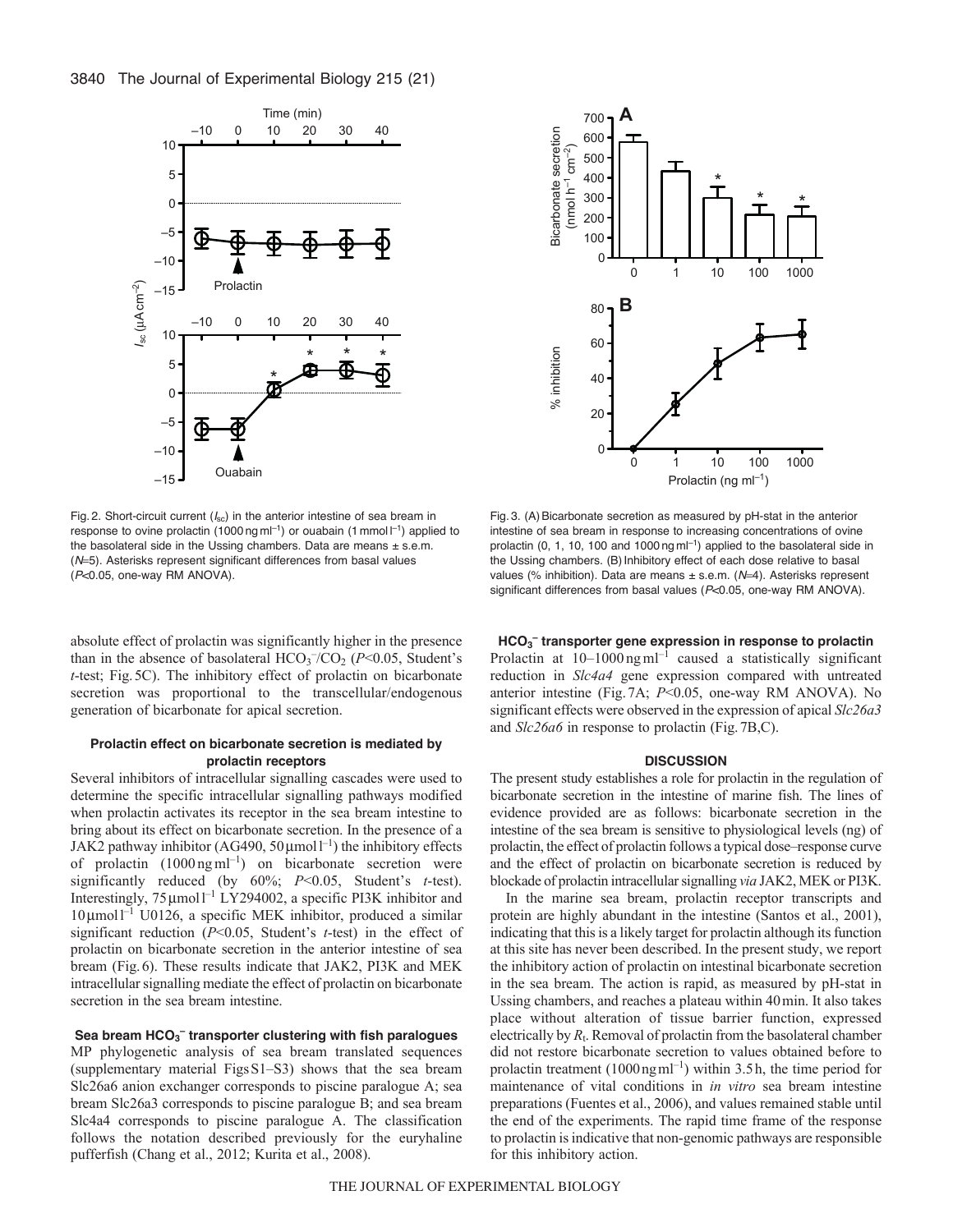

Fig. 4. Bicarbonate secretion as measured by pH-stat in the anterior intestine of sea bream. Results are shown as a percentage of control values after 60 min basolateral exposure to ovine prolactin alone  $(1000 \text{ ng m}^{-1})$ , ouabain alone  $(1 \text{ mmol}^{-1})$  or a combination of ovine prolactin and ouabain (1000 ng m $I^{-1}$  + 1 mmol  $I^{-1}$ , respectively). Data are means ± s.e.m. (N=5-7). Different letters denote significantly different groups (*P*<0.05, one-way ANOVA).

The concentration of prolactin in fish plasma in both freshwater and seawater is in the low ngml–1 range. In *Oreochromis mossambicus* and *Oreochromis niloticus* the range of plasma prolactin is  $5-20$ ng ml<sup>-1</sup> during short-term (under 24h) transfers between salinities (Breves et al., 2010) and in seawater-adapted *O. mossambicus*is it is 3.4ngml–1 (Takahashi et al., 2007). In freshwater cannulated brown trout (*Salmo trutta*), plasma prolactin levels are in the  $0-30$  ng m $l^{-1}$  range (Waring et al., 1996) and are 10–15 ng m $l^{-1}$ in freshwater rainbow trout (*Salmo gairdneri*) and 3–5ngml<sup>-1</sup> in seawater-adapted trout (Prunet et al., 1985). Circulating plasma prolactin levels in the sea bream have not been reported. However, based on the secretion pattern and pituitary content (Brinca et al., 2003; Fuentes et al., 2010a) the levels of prolactin in sea bream plasma are likely to be within the range described for other species. The bicarbonate secretion responses of the anterior intestine to basolateral prolactin revealed a significant threshold effect at the physiological level of  $10$ ngml<sup>-1</sup>, with inhibition of bicarbonate secretion of around 40% (Fig.3B). An inhibitory plateau in excess of 60% was reached at levels  $\geq 100$  ng ml<sup>-1</sup> prolactin. This result reveals the likely importance of prolactin in the regulation of bicarbonate secretion *in vivo*. Even the lower plasma concentrations of prolactin are expected to have a direct regulatory effect on bicarbonate secretion and an indirect effect on the availability of water for intestinal absorption, with an end result of increased plasma osmolality.

Luminal secretion of bicarbonate in the enterocyte of marine fish is the result of transcellular transport and endogenous generation of  $HCO<sub>3</sub>$ <sup>-</sup> from CO<sub>2</sub>. The presence of a basolateral Na<sup>+</sup>/HCO<sub>3</sub><sup>-</sup> cotransporter (Slc4a4) and apical Cl<sup>-</sup>/HCO<sub>3</sub><sup>-</sup> exchangers (Kurita et al., 2008; Taylor et al., 2010) suggests that bicarbonate could be routed at a transcellular level. However, in the absence of basolateral bicarbonate, a significant amount of alkaline secretion still takes place (Fuentes et al., 2010b; Taylor et al., 2010), probably through hydration of the  $CO<sub>2</sub>$  in the intestinal epithelial cell by the action of carbonic anhydrase (Grosell et al., 2007). The values of intestinal bicarbonate secretion obtained in this study in the sea bream by pH-



Fig. 5. Bicarbonate secretion as measured by pH-stat in the anterior intestine of sea bream in response to ovine prolactin (1000 ng m $|^{-1}$ ) in the presence (A) or absence (B) of basolateral  $HCO<sub>3</sub><sup>-</sup>/CO<sub>2</sub>$ . (C) Prolactindependent bicarbonate secretion with and without basolateral  $HCO<sub>3</sub><sup>-</sup>/CO<sub>2</sub>$ . Data are means ± s.e.m. (N=7). Asterisks represent significant differences between treatments (*P*<0.05, Student's *t*-test).

stat methods are in keeping with the range previously described in the same species using the double titration method (Fuentes et al., 2010b). In the conditions used for most of the experiments in this study (0.3%  $CO_2$ -5 mmol<sup>1-1</sup> HCO<sub>3</sub><sup>-</sup> in the basolateral saline) only about 30% of bicarbonate secretion is likely to be driven *via* transcellular pathways, while the remainder is probably (Grosell et al., 2007) produced by hydration of  $CO<sub>2</sub>$  in the enterocyte (shown in CO<sub>2</sub>/HCO<sub>3</sub><sup>-</sup>-free basolateral saline). Under these conditions, it seems likely that the inhibitory effects of prolactin on luminal bicarbonate secretion in the sea bream intestine are mediated by both transcellular and cellular mechanisms. This suggestion is supported by the significant effects of prolactin on bicarbonate secretion in the Ussing chamber, in both the presence and the absence of basolateral  $HCO<sub>3</sub><sup>-</sup>/CO<sub>2</sub>$  (Fig. 5).

The mechanisms involved in bicarbonate secretion regulated by prolactin in the intestine of the sea bream have not been definitely established. The link between prolactin and  $Na^+/K^+$ -ATPase (Mancera et al., 2002; Tipsmark et al., 2011) was tested using the specific  $Na^+/K^+$ -ATPase inhibitor ouabain and resulted in a 70% inhibition of total bicarbonate secretion. In the anterior intestine of the Gulf toadfish, ouabain has a similar effect (Grosell and Genz,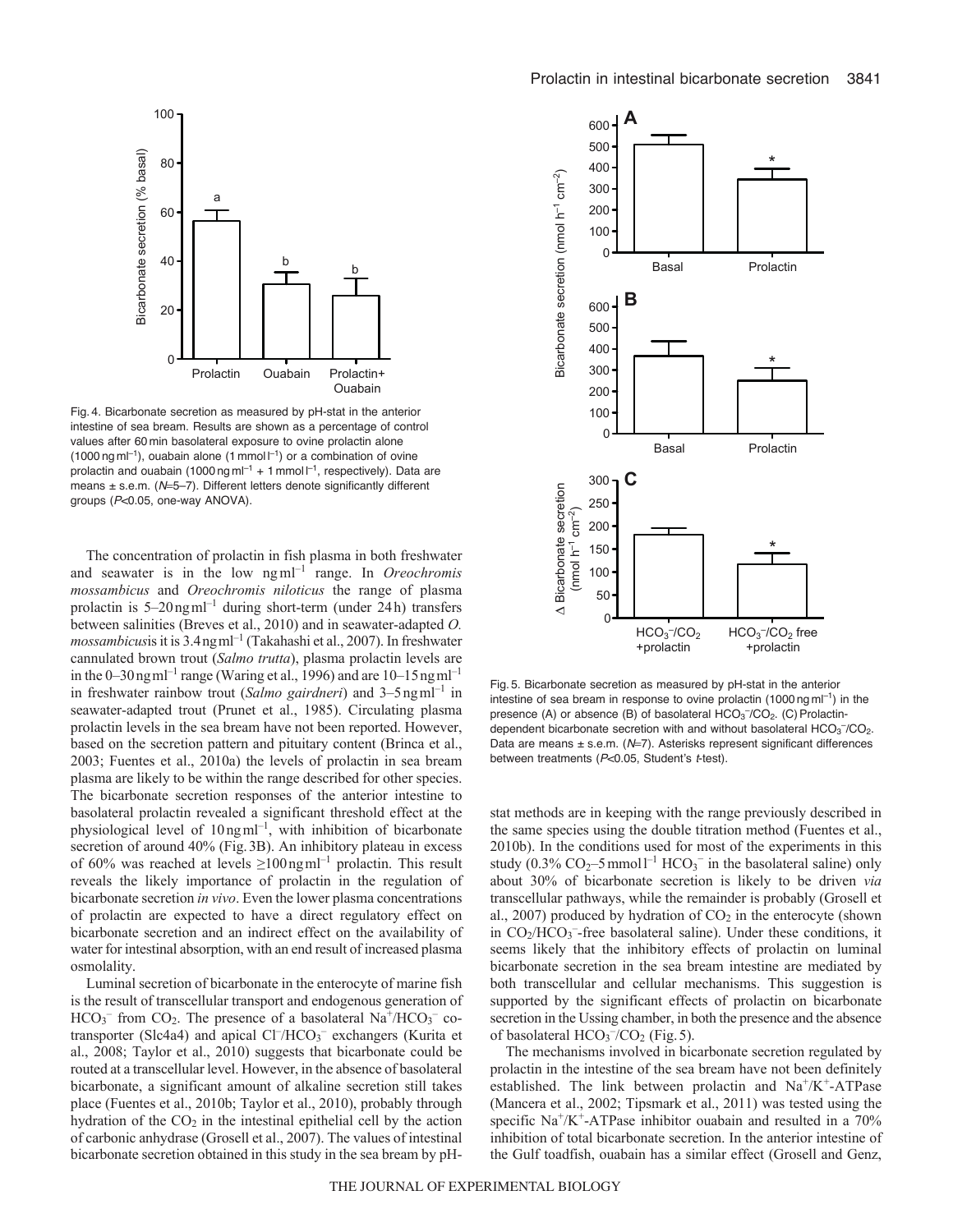

Fig. 6. Prolactin-dependent bicarbonate secretion as measured by pH-stat in the anterior intestine of sea bream in response to ovine prolactin  $(1000 \text{ ng m}^{-1})$  alone (left) or after the addition (right) of (A) a JAK2 inhibitor  $(AG490, 50 \mu mol l^{-1})$ ,  $(B)$  a MEK inhibitor (U0126, 10  $\mu$ mol  $l^{-1}$ ) or (C) a PI3K inhibitor (LY294002, 75 µmol l<sup>-1</sup>). Data are means ± s.e.m. (N=5). Asterisks represent a significant decrease of prolactin effect in the presence of inhibitors (*P*<0.05, Student's *t*-test).

2006). The effect of ouabain was explained by the reduction of the basolateral Na<sup>+</sup> gradient, which is essential to drive  $H^+$  extrusion *via* a sodium–proton exchanger (NHE) required for apical bicarbonate secretion (Grosell and Genz, 2006). The inhibitory effect of ouabain would account for the reduction in apical bicarbonate secretion derived from transcellular and cellular HCO<sub>3</sub><sup>-</sup>, although this possibility was not tested in the present study. In the anterior intestine of the sea bream, the inhibition of apical bicarbonate secretion in response to ouabain was significantly greater than the effect of prolactin alone. Furthermore, prolactin added in combination with ouabain failed to induce additional inhibition of apical bicarbonate secretion. Taken together, these results indicate that ouabain probably offsets the effect of prolactin on the  $Na^+/K^+$ -ATPase. However, the reduction by ouabain of the basolateral Na+ gradient required for apical bicarbonate secretion would mask the effects of prolactin on additional mechanisms. Interestingly, prolactin and ouabain have different effects in voltage-clamped preparations of anterior intestine in Ussing chambers. While no effect was observed in response to prolactin, ouabain totally abolished the absorptive current (Fig.2). This result may indicate that the effects of prolactin are mediated *via* a non-electrogenic transporter. A recent



Fig. 7. (A)*Slc4a4A*, (B) *Slc26a3B* and (C) *Slc26a6A* gene expression relative to *18S* as measured by qPCR in anterior intestine of sea bream after *in vitro* culture for 3 h in the absence (0) or presence of prolactin (1, 10, 100 and 1000 ng m $|^{-1}$ ). Data are means  $\pm$  s.e.m. ( $N=6$ ). Asterisks indicate significant differences from control (*P*<0.05, one-way RM ANOVA).

study in the Gulf toadfish (Taylor et al., 2010) proposed the basolateral Na<sup>+</sup>-HCO<sub>3</sub><sup>-</sup> co-transporter Slc4a4 to be a limiting step for apical bicarbonate secretion in the marine fish intestine. It is tempting to speculate that prolactin has a regulatory action on basolateral Slc4a4, as indicated by the genomic effect of prolactin on the expression of *Slc4a4* gene but not on the expression of the apical anion transporters genes *Slc26a6* and *Slc26a3* (Fig. 7). However, the inhibitory effect of prolactin on bicarbonate secretion in preparations devoid of basolateral  $HCO<sub>3</sub><sup>-</sup>/CO<sub>2</sub>$  points to an effect of prolactin on other important mechanisms.

In higher vertebrates, prolactin receptors signal *via* specific intracellular cascades involving the JAK2 pathway, PI3K and/or MEK, depending on the tissues analysed (al-Sakkaf et al., 1997; Jantarajit et al., 2007; Piccoletti et al., 1994; Yamauchi et al., 1998). In fish, despite the evidence showing physiological actions of prolactin in osmoregulation, little effort has been devoted to the study of prolactin intracellular cascades. In our *in vitro* model of anterior intestine, prolactin effects on bicarbonate secretion were significantly reduced by the action of the JAK2, PI3K and MEK inhibitors. This indicates that the effects of prolactin on bicarbonate secretion are specifically mediated by prolactin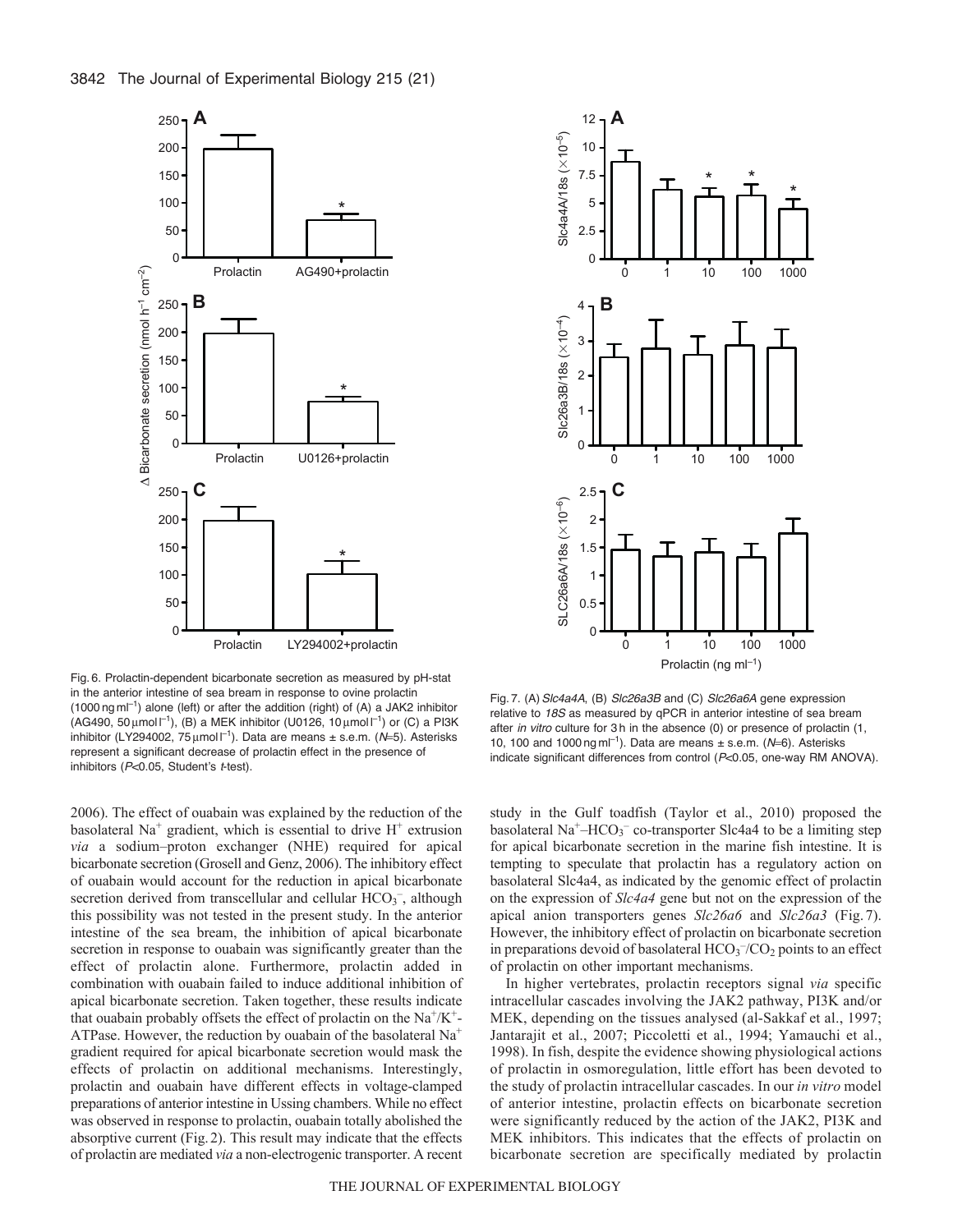receptors. In Caco-2 cell line monolayers and in rat duodenum, prolactin-stimulated transepithelial calcium movements are mediated by the actions of PI3K, but not by MEK or JAK2 (Jantarajit et al., 2007), while in the mammary gland cell line HC11, JAK2 mediates the actions of prolactin in Cl<sup>-</sup> transport (Selvaraj et al., 2000). Although further studies are required, it appears that the action of prolactin on bicarbonate secretion in the anterior intestine of the sea bream is the result of signalling through the three intracellular pathways. Whether this biological action of prolactin takes place *via* the previously characterized sea bream prolactin receptor (Santos et al., 2001) or whether multiple receptors are involved requires further investigation. More than a single functional receptor has been characterized in some fish, including the Mozambique tilapia (Fiol et al., 2009), the Nile tilapia and the black sea bream (Huang et al., 2007). In the last two, functional prolactin receptors sensitive to  $ngm^{-1}$ prolactin in gene promoter assays are expressed in the intestine and could be responsible for the actions of prolactin on intestinal bicarbonate secretion observed in this study.

In a previous study (Fuentes et al., 2010b) it was demonstrated that the calcitropic hormones PTHrP and STC had a significant role in the regulation of bicarbonate secretion and that this opposed the effects of both factors on net calcium transport in the intestine of the sea bream, thus modulating intestinal aggregate formation and water availability for absorption. The present study has established that prolactin has an osmoregulatory function in the intestine of marine fish compatible with its known actions on adaptation to freshwater. Sustained intestinal bicarbonate secretion is a special feature of the intestine of marine fish directed at enabling water absorption, and the actions of prolactin downregulate this process. The effects are rapid, compatible with plasma circulating levels of prolactin in freshwater and seawater fish, and in the light of the involvement of JAK2, MEK or PI3K intracellular pathways are likely to be mediated by prolactin receptors. In addition to its rapid effects, prolactin regulates the expression of intestinal *Slc4a4*, proposed to be the rate-limiting step (Taylor et al., 2010) for apical bicarbonate secretion in the marine fish intestine. Based on evidence from the present study, a new functional role for prolactin is proposed; namely, regulation of bicarbonate secretion in the intestine of marine fish, which is an essential function in ion/water homeostasis. It will be important to establish whether other endocrine factors directly regulate intestinal bicarbonate secretion and whether calcium sensing (e.g. calcitropic factors) or osmosensing (e.g. prolactin) is the predominant signal for regulation of this process.

#### **FUNDING**

This research was funded by the Portuguese National Science and Technology Foundation, project PTDC/MAR/104008/2008 (Ministry of Science and Higher Education, Portugal and European Social Funds) awarded to J.F.

#### **REFERENCES**

- **al-Sakkaf, K. A., Dobson, P. R. M. and Brown, B. L.** (1997). Prolactin induced tyrosine phosphorylation of p59fyn may mediate phosphatidylinositol 3-kinase activation in Nb2 cells. *J. Mol. Endocrinol.* **19**, 347-350.
- **Altschul, S. F., Madden, T. L., Schäffer, A. A., Zhang, J. H., Zhang, Z., Miller, W. and Lipman, D. J.** (1997). Gapped BLAST and PSI-BLAST: a new generation of protein database search programs. *Nucleic Acids Res.* **25**, 3389-3402.
- **Ando, M. and Subramanyan, V. V.** (1990). Bicarbonate transport systems in the intestine of the seawater eel. *J. Exp. Biol.* **150**, 381-394.
- **Bole-Feysot, C., Goffin, V., Edery, M., Binart, N. and Kelly, P. A.** (1998). Prolactin (PRL) and its receptor: actions, signal transduction pathways and phenotypes observed in PRL receptor knockout mice. *Endocr. Rev.* **19**, 225-268.
- **Breves, J. P., Hasegawa, S., Yoshioka, M., Fox, B. K., Davis, L. K., Lerner, D. T., Takei, Y., Hirano, T. and Grau, E. G.** (2010). Acute salinity challenges in Mozambique and Nile tilapia: differential responses of plasma prolactin, growth

hormone and branchial expression of ion transporters. *Gen. Comp. Endocrinol.* **167**, 135-142.

- **Brinca, L., Fuentes, J. and Power, D. M.** (2003). The regulatory action of estrogen and vasoactive intestinal peptide on prolactin secretion in sea bream (*Sparus aurata*, L.). *Gen. Comp. Endocrinol.* **131**, 117-125.
- **Chang, M. H., Plata, C., Kurita, Y., Kato, A., Hirose, S. and Romero, M. F.** (2012). Euryhaline pufferfish NBCe1 differs from nonmarine species NBCe1 physiology. *Am. J. Physiol. Cell. Physiol.* **302**, C1083-C1095.
- **Cutler, C. P., Brezillon, S., Bekir, S., Sanders, I. L., Hazon, N. and Cramb, G.** (2000). Expression of a duplicate Na,K-ATPase beta(1)-isoform in the European eel (*Anguilla anguilla*). *Am. J. Physiol. Regul. Integr. Comp. Physiol.* **279**, R222-R229.
- **Evans, D. H., Piermarini, P. M. and Choe, K. P.** (2005). The multifunctional fish gill: dominant site of gas exchange, osmoregulation, acid-base regulation, and excretion of nitrogenous waste. *Physiol. Rev.* **85**, 97-177.
- **Faggio, C., Torre, A., Lando, G., Sabatino, G. and Trischitta, F.** (2011). Carbonate precipitates and bicarbonate secretion in the intestine of sea bass, *Dicentrarchus labrax. J. Comp. Physiol. B* **181**, 517-525.
- **Fiol, D. F., Sanmarti, E., Sacchi, R. and Kültz, D.** (2009). A novel tilapia prolactin receptor is functionally distinct from its paralog. *J. Exp. Biol.* **212**, 2007-2015.
- **Fuentes, J. and Eddy, F. B.** (1997). Drinking in freshwater, euryhaline and marine teleosts. In *Ionic Regulation in Animals* (ed. N. Hazon, F. B. Eddy and G. Flik), pp. 135-149. Heidelberg, Germany: Springer-Verlag.
- **Fuentes, J., Soengas, J. L., Rey, P. and Rebolledo, E.** (1997). Progressive transfer to seawater enhances intestinal and branchial Na<sup>+</sup>-K<sup>+</sup>-ATPase activity in nonanadromous rainbow trout. *Aquacult. Int.* **5**, 217-227.
- **Fuentes, J., Figueiredo, J., Power, D. M. and Canário, A. V. M.** (2006). Parathyroid hormone-related protein regulates intestinal calcium transport in sea bream (*Sparus auratus*). *Am. J. Physiol. Regul. Integr. Comp. Physiol.* **291**, R1499-R1506.
- **Fuentes, J., Brinca, L., Guerreiro, P. M. and Power, D. M.** (2010a). PRL and GH synthesis and release from the sea bream (*Sparus auratus* L.) pituitary gland *in vitro* in response to osmotic challenge. *Gen. Comp. Endocrinol.* **168**, 95-102.
- **Fuentes, J., Power, D. M. and Canário, A. V. M.** (2010b). Parathyroid hormonerelated protein-stanniocalcin antagonism in regulation of bicarbonate secretion and calcium precipitation in a marine fish intestine. *Am. J. Physiol. Regul. Integr. Comp. Physiol.* **299**, R150-R158.
- **Grosell, M.** (2011). Intestinal anion exchange in marine teleosts is involved in osmoregulation and contributes to the oceanic inorganic carbon cycle. *Acta Physiol. (Oxf.)* **202**, 421-434.
- **Grosell, M. and Genz, J.** (2006). Ouabain-sensitive bicarbonate secretion and acid absorption by the marine teleost fish intestine play a role in osmoregulation. *Am. J. Physiol. Regul. Integr. Comp. Physiol.* **291**, R1145-R1156.
- **Grosell, M., Gilmour, K. M. and Perry, S. F.** (2007). Intestinal carbonic anhydrase, bicarbonate, and proton carriers play a role in the acclimation of rainbow trout to seawater. *Am. J. Physiol. Regul. Integr. Comp. Physiol.* **293**, R2099-R2111.
- **Hirano, T. and Mayer-Gostan, N.** (1976). Eel esophagus as an osmoregulatory organ. *Proc. Natl. Acad. Sci. USA* **73**, 1348-1350.
- **Huang, X. G., Jiao, B. W., Fung, C. K., Zhang, Y., Ho, W. K. K., Chan, C. B., Lin, H., Wang, D. S. and Cheng, C. H. K.** (2007). The presence of two distinct prolactin receptors in seabream with different tissue distribution patterns, signal transduction pathways and regulation of gene expression by steroid hormones. *J. Endocrinol.* **194**, 373-392.
- **Jantarajit, W., Thongon, N., Pandaranandaka, J., Teerapornpuntakit, J., Krishnamra, N. and Charoenphandhu, N.** (2007). Prolactin-stimulated transepithelial calcium transport in duodenum and Caco-2 monolayer are mediated by the phosphoinositide 3-kinase pathway. *Am. J. Physiol. Endocrinol. Metab.* **293**, E372-E384.
- **Jensen, M. K., Madsen, S. S. and Kristiansen, K.** (1998). Osmoregulation and salinity effects on the expression and activity of Na<sup>+</sup>,K<sup>+</sup>-ATPase in the gills of European sea bass, *Dicentrarchus labrax* (L.)*. J. Exp. Zool.* **282**, 290-300.
- **Kurita, Y., Nakada, T., Kato, A., Doi, H., Mistry, A. C., Chang, M. H., Romero, M. F. and Hirose, S.** (2008). Identification of intestinal bicarbonate transporters involved in formation of carbonate precipitates to stimulate water absorption in marine teleost fish. *Am. J. Physiol. Regul. Integr. Comp. Physiol.* **294**, R1402-R1412.
- **Mancera, J. M., Carrión, R. L. and del Pilar Martín del Río, M.** (2002). Osmoregulatory action of PRL, GH, and cortisol in the gilthead seabream (*Sparus aurata* L). *Gen. Comp. Endocrinol.* **129**, 95-103.
- **Manzon, L. A.** (2002). The role of prolactin in fish osmoregulation: a review. *Gen. Comp. Endocrinol.* **125**, 291-310.
- **Parmelee, J. T. and Renfro, J. L.** (1983). Esophageal desalination of seawater in flounder: role of active sodium transport. *Am. J. Physiol.* **245**, R888-R893.
- **Piccoletti, R., Maroni, P., Bendinelli, P. and Bernelli-Zazzera, A.** (1994). Rapid stimulation of mitogen-activated protein kinase of rat liver by prolactin. *Biochem. J.* **303**, 429-433.
- **Pickford, G. E. and Phillips, J. G.** (1959). Prolactin, a factor in promoting survival of hypophysectomized killifish in fresh water. *Science* **130**, 454-455.
- **Pickford, G. E., Griffith, R. W., Torretti, J., Hendlez, E. and Epstein, F. H.** (1970). Branchial reduction and renal stimulation of (Na<sup>+</sup>, K<sup>+</sup>)-ATPase by prolactin in hypophysectomized killifish in fresh water. *Nature* **228**, 378-379.
- **Prunet, P., Boeuf, G. and Houdebine, L. M.** (1985). Plasma and pituitary prolactin levels in rainbow trout during adaptation to different salinities. *J. Exp. Zool.* **235**, 187- 196.
- **Santos, C. R., Ingleton, P. M., Cavaco, J. E., Kelly, P. A., Edery, M. and Power, D. M.** (2001). Cloning, characterization, and tissue distribution of prolactin receptor in the sea bream (*Sparus aurata*). *Gen. Comp. Endocrinol.* **121**, 32-47.
- Seidelin, M. and Madsen, S. S. (1999). Endocrine control of Na<sup>+</sup>,K<sup>+</sup>-ATPase and chloride cell development in brown trout (*Salmo trutta*): interaction of insulin-like growth factor-I with prolactin and growth hormone. *J. Endocrinol.* **162**, 127-135.
- **Selvaraj, N. G., Omi, E., Gibori, G. and Rao, M. C.** (2000). Janus kinase 2 (JAK2) regulates prolactin-mediated chloride transport in mouse mammary epithelial cells